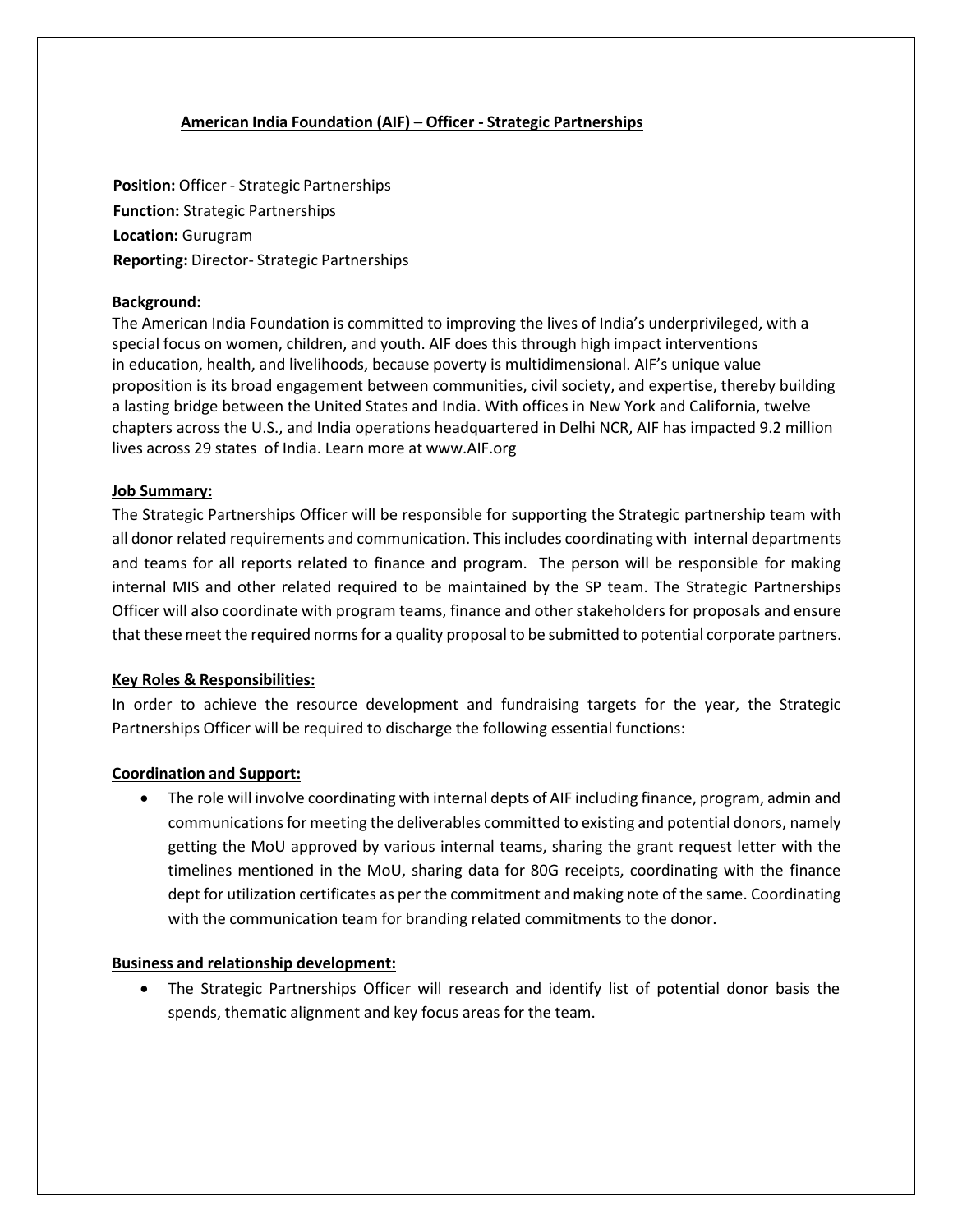• The role will also involve managing predetermined key existing donor portfolio and will be responsible for end to end communication with the donor including sourcing of funds, initiating conversations for multi -year partnerships, renewal and all other related requirements as agreed the donor.

# **Maintaining MIS and execute plan for donor management:**

• The incumbent will be required to maintain MIS for all potential and existing donors in the formats agreed with the Director Strategic Partnerships and publish within the team on weekly/fortnight/ monthly basis and also maintain a comprehensive database of corporate partners and implement a plan for managing such relationships in close coordination withDirector-Strategic Partnerships.

# **Key Qualifications, Skills and Experience:**

- A suitable undergraduate degree is a basic requirement however a Post-Graduate degree will be desirable, preferably an MBA.
- 3-4 years of experience in Corporate Fundraising/Marketing/Client Services/Business Development with a basic knowledge of mass communications, brand building, marketing.
- Donor and/or Client Relationship Management (CRM) experience with Corporates, Corporate Executives, and people of influence and affluence.
- Excellent written and verbal communication skills in English; sound personal presentation and proposal skills
- **Proficient in MS Word, MS PowerPoint and MS Excel**
- Interest in research
- Organizational ability, with a vision to institutionalize processes and systems with an ability to work with cross functional team and build consensus
- Ability to manage emotions and exercise tact and persuasion in handling relationships;
- $\overline{2}$ Ability tomanage expectations and resolve conflicts
- Exhibits self-awareness and personal management skills.
- **E** High personal and professional integrity
- **2** Willingness to travel

## **Relationships**:

- Position reports into: Director, Strategic Partnerships 2
- $\overline{2}$ Relationships: Program teams, Finance and Communications Team.

**Other:** Salary commensurate with experience.